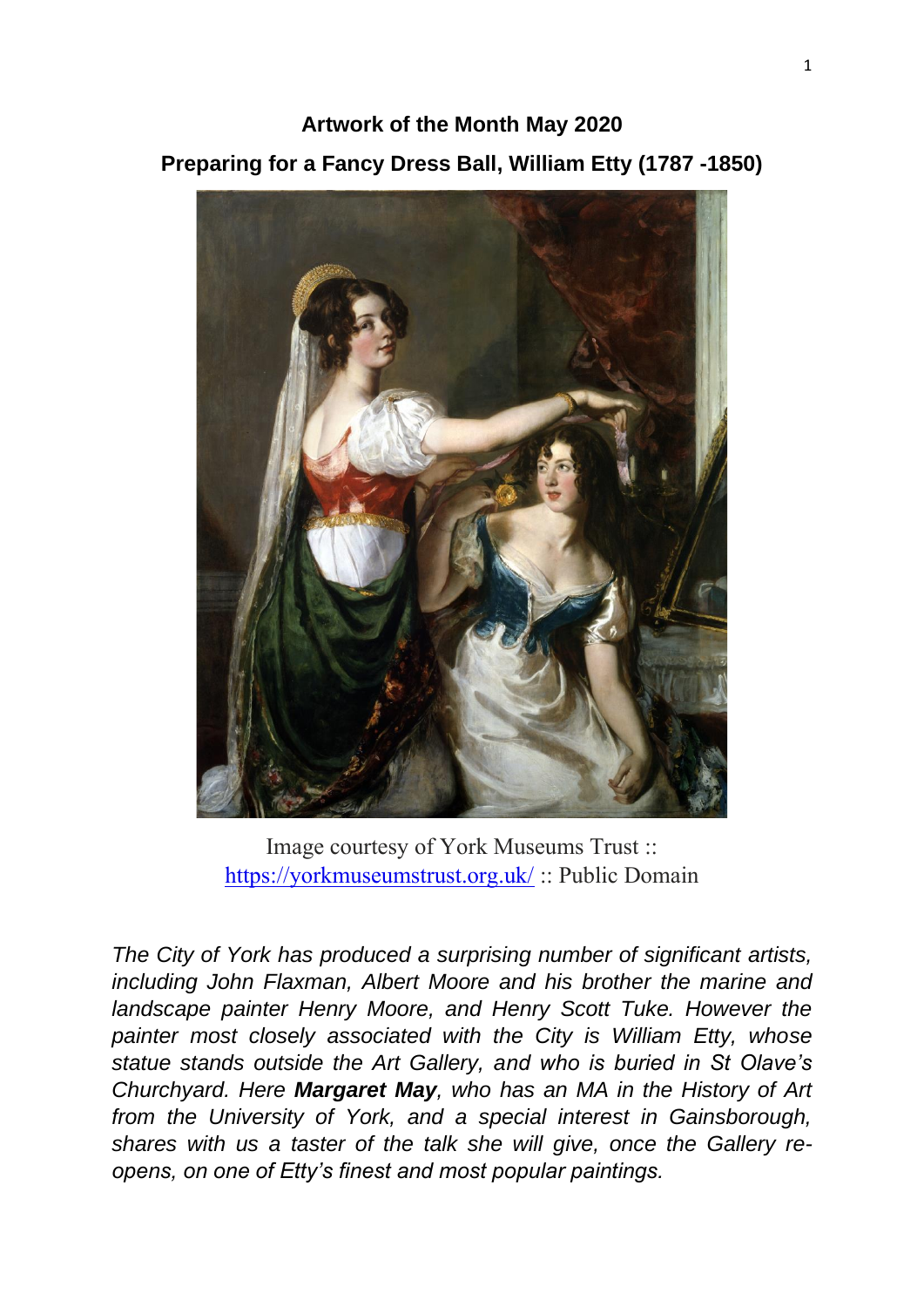**Preparing for a Fancy Dress Ball** (a portrait of Mary and Charlotte Williams-Wynn), 1833; acquired 2009 with Art Fund support and a grant from the Friends of £44,000, the largest made by the Friends up to that time.

## **William Etty** (1787 -1850)

I am writing this in the hope that it will not be too long before we will be able to meet in the Burton gallery and together focus our attention on this painting!

The reason I chose it is perhaps a little eccentric. I was present when Louise Wheatley talked about *British American Scarecrow* by Mohammed Sami, which the Friends had purchased for the Gallery and which I had admired when it was exhibited as part of the exhibition *[The](https://www.yorkpress.co.uk/news/17416316.york-art-gallery-adds-the-british-american-scarecrow-to-collection/)  [Sea is the Limit](https://www.yorkpress.co.uk/news/17416316.york-art-gallery-adds-the-british-american-scarecrow-to-collection/)*.

In the discussion which followed her presentation, someone mentioned that Sami, an Iraqi refugee, had to retrain as an artist in the Western tradition. This led me to glance at the other pictures nearby, and my eye was caught by a painting that in terms of its composition struck me as a mirror image of Sami's work. That painting turned out to be: *Preparing for the Fancy Dress Ball*.

When I looked further into the notion of the composition of a painting, I came across the idea that goes back to the ancient Greeks of 'the Golden Section' or 'Golden Ratio', new to me, but well known to art historians (the ratio of approximately 1 to 1.618, the use of which in artworks has been found aesthetically pleasing). As I plan to illustrate in my talk, the application of this idea to the two paintings does suggest that these two near neighbours in the Burton gallery are mirror images of one another. Another element of Etty's composition which particularly interested me is the way that the portrait of Mary is framed by the body and arm of Charlotte who invites the viewer to look at Mary, and this encouraged me – wrongly! – to assume that Mary was the unmarried sister and Charlotte already married.

Reading further on William Etty, I came upon the description of him as 'a child of the Royal Academy', and this has led me to focus attention on his training and development as an artist as well as on the influence of the Royal Academy on the art world in Britain at that time. *Preparing for the Fancy Dress Ball* was selected for exhibition at the Royal Academy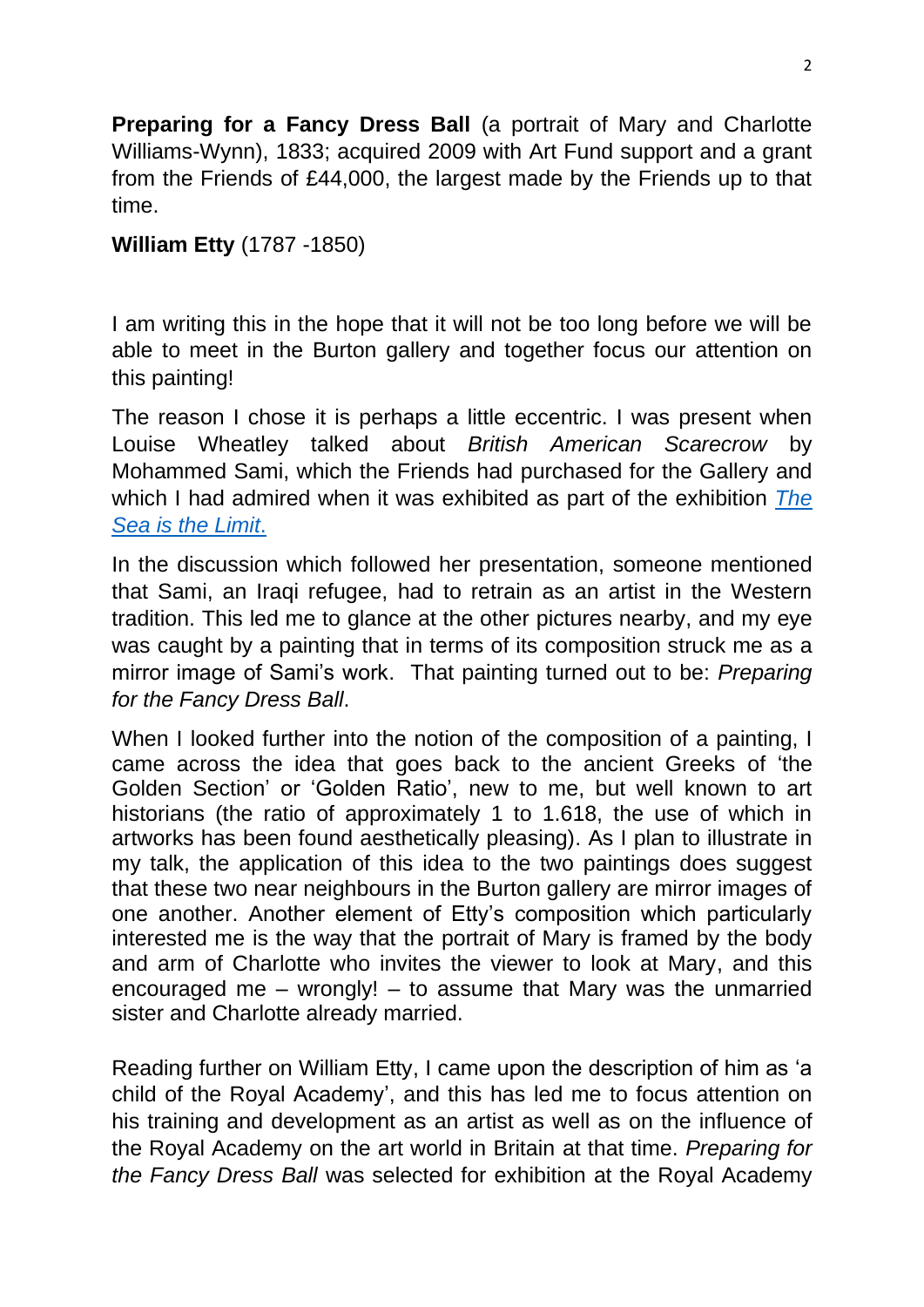in 1835, one of the eight (the maximum number permitted) submitted by Etty, who had been elected a Royal Academician in 1828, beating Constable. Traditional art theory at the time promoted a particular view of the hierarchy of artistic merit, a view which was shared by Etty and which valued 'history painting' (paintings with a significant subject involving the human figure, including religious, mythological and allegorical scenes) above all others.

Etty had entered the Royal Academy Schools in 1807, while also spending a year in the studios of the successful portraitist Thomas Lawrence, who was elected President of the Royal Academy in 1820, a position he held until his death in 1830. During Etty's first year, John Opie RA ("The Cornish Wonder" and from 1805 elected Professor of Painting at the Royal Academy) delivered lectures to the students on colouring, and these lectures were subsequently published. They make interesting reading not least because Etty came to be greatly admired by his contemporaries for his use of colour. As he listened, he would no doubt have taken to heart that he should associate colour with our ideas of character; arrange colours such that each should have a principal and a few subordinate masses of unequal sizes and irregular shapes; and balance and harmonise colours by judiciously contrasting their opposites. It is stimulating to look at Etty's use of colour in *Preparing for the Fancy Dress Ball*, and to judge how far Opie's precepts influenced him some twenty-five years later.

In passing it may be noted that in his works Opie himself does not seem to have followed his own guidance very closely. His painting *[The](https://artuk.org/discover/artworks/the-surprise-76743)  [Surprise](https://artuk.org/discover/artworks/the-surprise-76743)* is notable for its very restricted use of colour, and even *[The](https://artuk.org/discover/artworks/the-murder-of-rizzio-50907)  [Assassination of Rizzio](https://artuk.org/discover/artworks/the-murder-of-rizzio-50907)*, which made him famous, has a somewhat limited palette. Opie, however, greatly admired the colouring of Titian and Rubens, a judgement which Etty later enthusiastically endorsed while undertaking his Grand Tour from 1822 to 1824.

Finally, I plan to compare what is in effect a double portrait of Charlotte and Mary with other such portraits: with Thomas Gainsborough's *[The](https://www.dulwichpicturegallery.org.uk/explore-the-collection/301-350/elizabeth-and-mary-linley/)  [Linley Sisters](https://www.dulwichpicturegallery.org.uk/explore-the-collection/301-350/elizabeth-and-mary-linley/)* (1772) and Thomas Lawrence's *[The Fullerton Sisters](https://www.flickr.com/photos/eoskins/8087318216)* both of which depict two sisters but in strikingly different ways, and also with George Hayter's *[Princess Victoria](https://commons.wikimedia.org/wiki/File:Princess_Victoria_and_Dash_by_George_Hayter.jpg)* exhibited at the RA in 1833, the same year in which Etty painted Charlotte and Mary